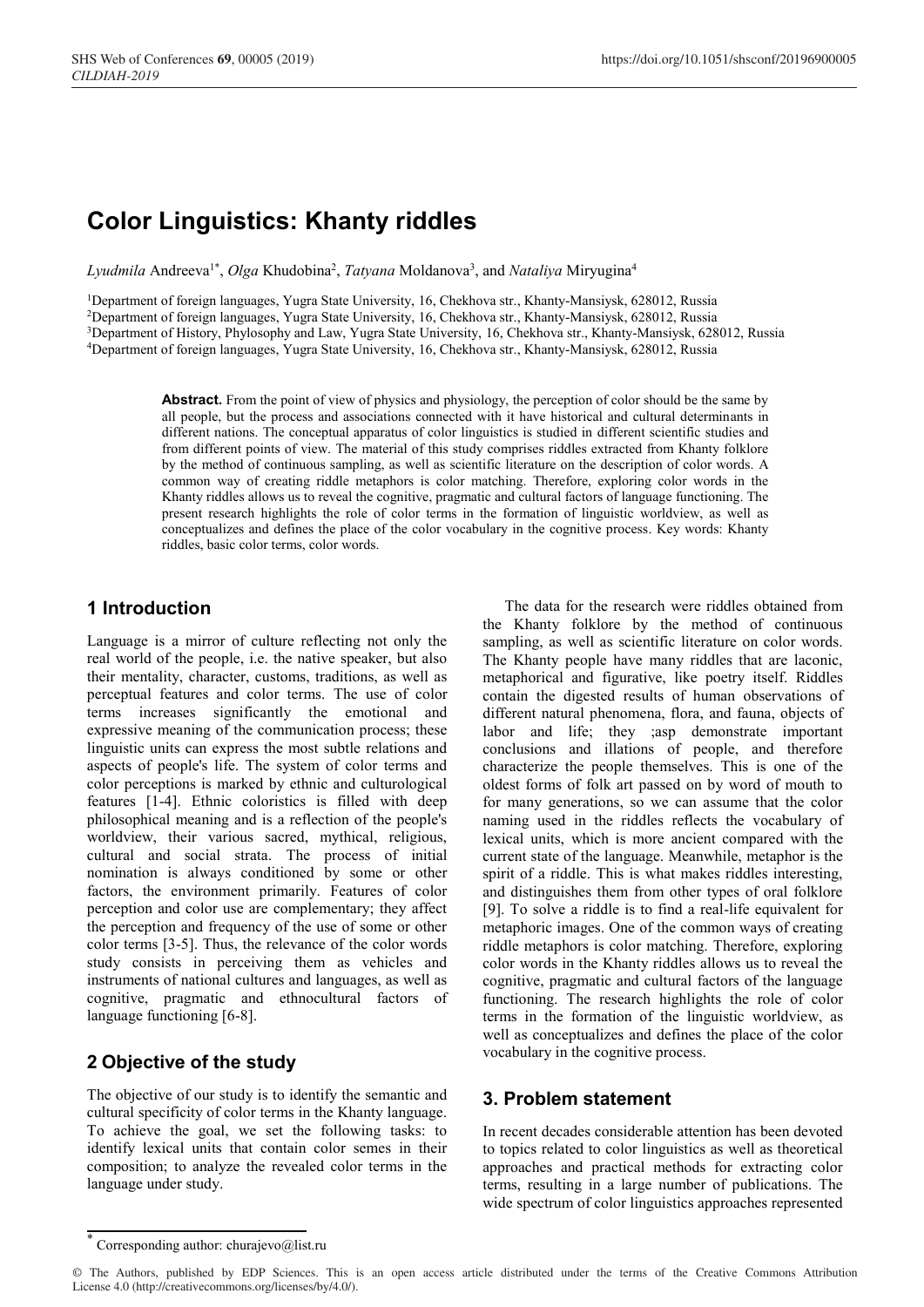in this paper includes the basic color term theory of Berlin and Kay, the typological evolutionary scale of Kay and Maffi, the Vantage Theory of MacLaury, conceptual semantics of Jackendoff and Nikanne, historical linguistics, ethnolinguistics, the Natural Semantic Metalanguage of Wierzbicka, approaches examining the focal colors across eleven languages affiliated to Uralic and Indo-European languages of Mari Uusküla, David Bimler, philological and etymological analyses of color terms of Nganasan, one of the least documented Uralic languages by Sándor Szeverényi and various graph visualization techniques [10-19].

To identify psychologically significant colors, various experiments have been performed and attempts have been made to create a system of basic colors. The classic reference point in the color semantics study was the work by American linguists B. Berlin and P. Kay [10]. Based on the data derived from 98 languages they came to the following conclusions. Despite the fact that different languages in their dictionaries contain a different number of basic color terms, the total universal word-stock consists of the same 11 basic colors: black, white, red, yellow, green, blue, brown, purple, pink, orange, grey. Berlin and Kay have also established that even if there are less than 11 basic colors in the language, in this case there are strict rules as to what basic colors exist in this language. All languages have color terms for white and black basic colors. Thus, if there are only three basic color terms in the language, then the third one is necessarily the term for the red color. The researchers have built the following hierarchy of 11 primary colors: the first stage – black, white; the second – red; the third – green, yellow; the fourth  $-$  blue; the fifth  $-$  brown; the sixth – purple, pink, orange, gray [10]. This proves yet again that there are subjective color perceptions in different languages. Each language segments the reality in different ways, therefore Kasevich notes that 'some peoples distinguish, for instance, three colors, while others — seven, etc.' [20].

According to the Khanty language data, there are some papers studying the issues of color symbols in traditional culture, clothing, ornamental patterns, methods of color terms [21-25]. Besides, some aspects of the color symbolism are touched upon by scientists in the studies of other topical issues of Khanty Philology and traditional culture [26-28]. The researchers claim that the Khanty language has plenty of color terms and shades. For instance, the Khanty of the Lower Ob have 17 names for white color, where 16 terms are descriptive, and 10 names out of 11 color terms are descriptive for black and red color [29]. Descriptive terms have many expressions indicating colors of objects, real-world phenomena, for instance, light and sky are *white*; the soil and charcoal are *black*, etc. Reindeer herding is one of the main activities of the Khanty, so it is not surprising that a wide color spectrum emerges for reindeer color terms [30, 31]. For example, A. Shiyanova distinguishes six tints of white color with regard to the reindeer color ranging from deep white to white-gray:  $\epsilon$ *sopya*  $\rightarrow \epsilon$  *hapasa*  $\rightarrow \epsilon$  *nasu/nosu*  $\rightarrow$ *шовəәр хорпи → хӑлэв хорпи → хӑттəәр.* [25].

According to Sokolova and Taligina, the basic colors in the Khanty language are white, black and red, and the colors constitute the so-called color triad, which corresponds to the tripartition of the Universe in the Khanty culture [29, 32]. K.P. Cheremisina claims, that *The Upper world*, inhabited by gods, is associated with the *white* color; the World of People or *the Middle world* –– with *red*, and the World of the Dead, *the Lower world* –– with the *black* color. However, in the recently published 'Dialectological Atlas of the Uralic languages spoken in the Yamal-Nenets Autonomous district' the authors, who consider the features of the color terms systems organization, come to the conclusion that 'in fact, only black and white are basic colors in the Khanty language. Acording to N.B. Koshkareva et. al, other names are mostly based on associations with different objects of the real world, and serve as a reference for following color terms: red for blood, blue for the sky, green for grass, and yellow for autumn leaves or bile [33]. V.I. Spodina also points out that 'in the Khanty language, there are only two words indicating color, and they have their own independent color naming: white and black' [23].

# **4 Research methods**

The study data are riddles extracted from different riddle books written in the Khanty language and translated into Russian [9, 26, 34-35].With the method of continuous sampling the authors revealed 59 riddles, which were then grouped according to color. The data in the present study were gathered via questionnaires and interviews complementing each other. Five native Khanty speakers were given a pre-questionnaire to elicit information about their age, gender, the number of languages they spoke, the level of competency in Khanty (minimal, functional, proficient), dialect (see Appendix 1 for prequestionnaire). Four of five respondents are women and the mean age of the sample is 45 (in years). The level of language proficiency is functional for four people of five (one respondent has a high level of language proficiency), and all interviewees speak Kazym dialect. This study followed a four-step cycle suggested by researches. At the first stage, we determined the main objectives of the study. At the second stage, we formulated the most appropriate methods, tools and strategies to achieve the goals. The third stage involved data gathering. Khanty native speakers were given riddles to solve. Recipients were expected to identify color words and translate them into Russian. The researchers paid special attention to the way 1) Khanty native speakers managed to translate the color name into Russian; 2) the interviewees solved the riddle; it was important to elicit those associations and metaphors containing the color that facilitated solving the riddle.

# **5. Findings**

Upon the experiment, the following names of colors were revealed in the Khanty riddles: 'нуви' white – 11, 'питы' black – 10, '*вўрты'* red – 13, *'питы вўрты'* dark red – 2, '*вўрты вўщԓəәм'* literally red-and-yellow – 2, '*вусты'* green – 1, '*вўщлəәм'*  yellow – 1, '*cорни, сорнеӈ'*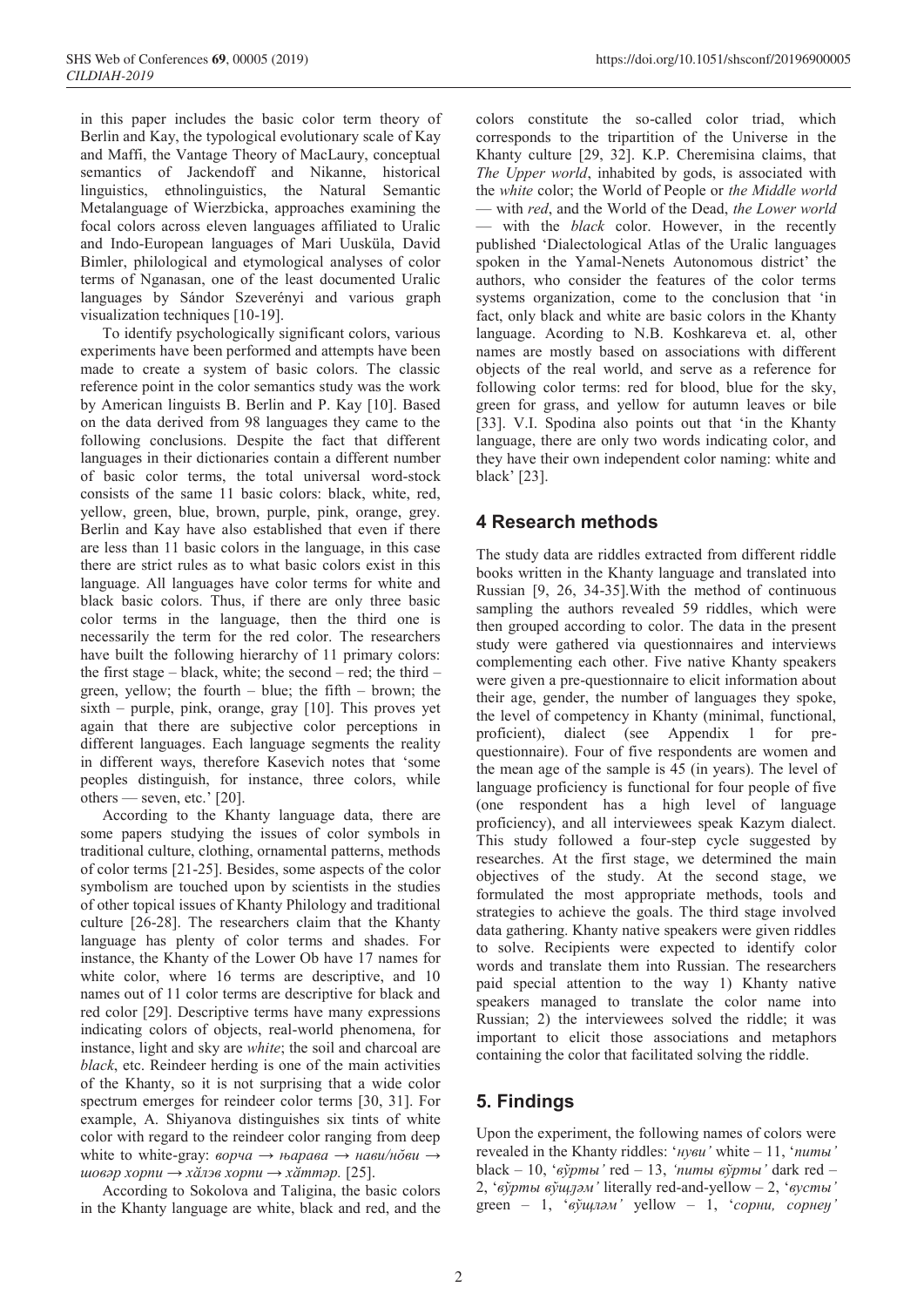gold/goldish – 11, *'щєл вух'* silver – 8. Based on the results of the revealed colors, we plotted a color frequency chart (see Figure 1.) as well as a number of tables containing examples of riddles, color words and associations that helped the speakers to solve the riddle (see Tables 1-7). In some riddles, one comes across two colors simultaneously, for instance: 'нуви сухәл *ԓӑрпийəәԓ, питы сухəәԓ ювəәрщийəәԓ. (хӑтəәԓ па ат)*' - White cloth opens up, black cloth curls up. Answer to the riddle - day and night.



Fig. 1. A color frequency chart.

#### **5.1 Питы/Black**

The adjective '*питы'* is translated into Russian as *black*, *dark* [36]. In the collections of riddles, this word is always translated as *black*, but native speakers translate it as *dark* in most cases.

**Table 1**. *Питы/Black*

| Riddle                                                                                                                                                                       | Comment                                                                       |
|------------------------------------------------------------------------------------------------------------------------------------------------------------------------------|-------------------------------------------------------------------------------|
| 1. Питы милпи хөт<br>яң хө и лыпийән<br>вөлләт. (щарањка)<br>Sixty men in black hats<br>live in<br>house.<br>one<br>(matches)                                                | 'Питы милпи' means<br>a<br>black hat.                                         |
| 2. Питы пўнәп<br>моләпщи вөнт хуват<br>хăтыйәл. (nynu) Black<br>fur coat in the wood<br>hangs around. (bear)                                                                 | 'Питы' means dark, since<br>one cannot call fur black                         |
| 3. Нуви сухәл<br>ларпийәл, питы сухәл<br>ювәрщийәл. (хатәл па<br>am)<br>White cloth opens up,<br>black cloth curls up.<br>(day and night)                                    | ' <sub>H</sub> yeu' means<br>light,<br>' <i>num<sub>bl</sub></i> ' means dark |
| 4. Питы щйхәрән и хө<br>сорни<br>вўлылал<br>лўнэтэл. (тыләщ)<br>At the black cemetery,<br>reindeer herdsman<br>a.<br>counts his golden deer.<br>(crescent)<br>5. Шума лольты | 'Питы вой - вўрты вой'                                                        |
| санхэм хуща кашэн<br>кўрэм вўтэн лўнты                                                                                                                                       | means parallelism, often<br>used in speech; 'numbl                            |

| питы вой өңха, вўрты<br>вой өңха ликәмлән.<br>(хөңтэп тосәт кўт).<br>On a steep hill, you<br>cannot make a step<br>without getting into a<br>hole of a black beast, a | soŭ' dark beast often<br>means a sable or other fur-<br>bearing animals. 'Bypmul<br>вой' - red animal, means a<br>fox, a squirrel. |
|-----------------------------------------------------------------------------------------------------------------------------------------------------------------------|------------------------------------------------------------------------------------------------------------------------------------|
| hole of a red beast.                                                                                                                                                  |                                                                                                                                    |
| (gaps in the stairs)                                                                                                                                                  |                                                                                                                                    |

Riddle no. 5: the answer is gaps in the stairs. Patterns on traditional fabrics (fur, suede, birch bark) are, first of all, an alternation of dark-light areas; light-dark patterns that are typical for Ob Ugrians' ornaments. For instance, fur boots decorated with alternating dark and white stripes are called *'хəәлāӈ вей'* (literally: boots with chinks), '*вей*' means footwear with a boot top. The lightdark alteration, in turn, is associated with the profile wood and bone carving (thickly – empty, chink – wood is ripple, steps). Thus, there appeared the riddles about the stairs, the hole means chink. In general, ripples and steps in all kinds of figurative expressions are very important in the Khanty traditional culture. For instance, in folklore, the river banks is compared to the back of a lizard or mythical creature *– '*vesy': with a lizard back, rippled river bank, rippled river banks with 'vesys*'* backs'? *'Сǝрен(ǝ) шăшпи(йǝ) шăншаӈ(ǝ) рєпан(ǝ)'* is a typical formula in which the adjective '*сǝрен(ǝ)'* has two meanings: on the one hand, it is a boot top of footwear meaning the high river bank, like the boot top; on the other hand, it is the alteration of dark and white stripes on winter shoes made of reindeer skin, resembling a stepped river bank [26].

## **5.2 Нуви, нэви/white**

The adjective '*нуви'* is translated into Russian as *white*, *light*, *colorless*, *light gray*, *clear*, *pale*, *lunar*, *silver* [36]. In books of riddles this word is always translated as *white*. Interviewees translated it as *light* and *white* when referring to coat pattern, color of fabric, thread, clothing.

|  |  |  | Table 2. Нуви, нэви/white. |
|--|--|--|----------------------------|
|--|--|--|----------------------------|

| Riddle                                                                                                                                                                  | Comment                                                                 |
|-------------------------------------------------------------------------------------------------------------------------------------------------------------------------|-------------------------------------------------------------------------|
| 6. Аснган-лорнган шопи <b>нуви</b><br>сухум лэр таласмал. (Енгк<br>лонгхемум хол)<br>White thread winds across the<br>river-lake. (ice cracked on the<br>river)         | 'Hyeu' means white<br>(thread).                                         |
| 7. <b>Нуви</b> с <i>ах</i> эп хо карты<br>шоркана, вух шоркана<br>питмал. (Сос)<br>A man in white sakha (fur<br>coat) got into an iron snare,<br>silver snare. (ermine) | 'Hyeu' means white,<br>because it refers to fur<br>color.               |
| 8. Патлам хотэн хотхэр<br>хўват нуви пўл хатэл.<br>$(m_{bl}$ J $\partial u)$<br>A white piece is moving on                                                              | 'Hyeu' means light,<br>which is opposed to<br>'nămnam' meaning<br>dark. |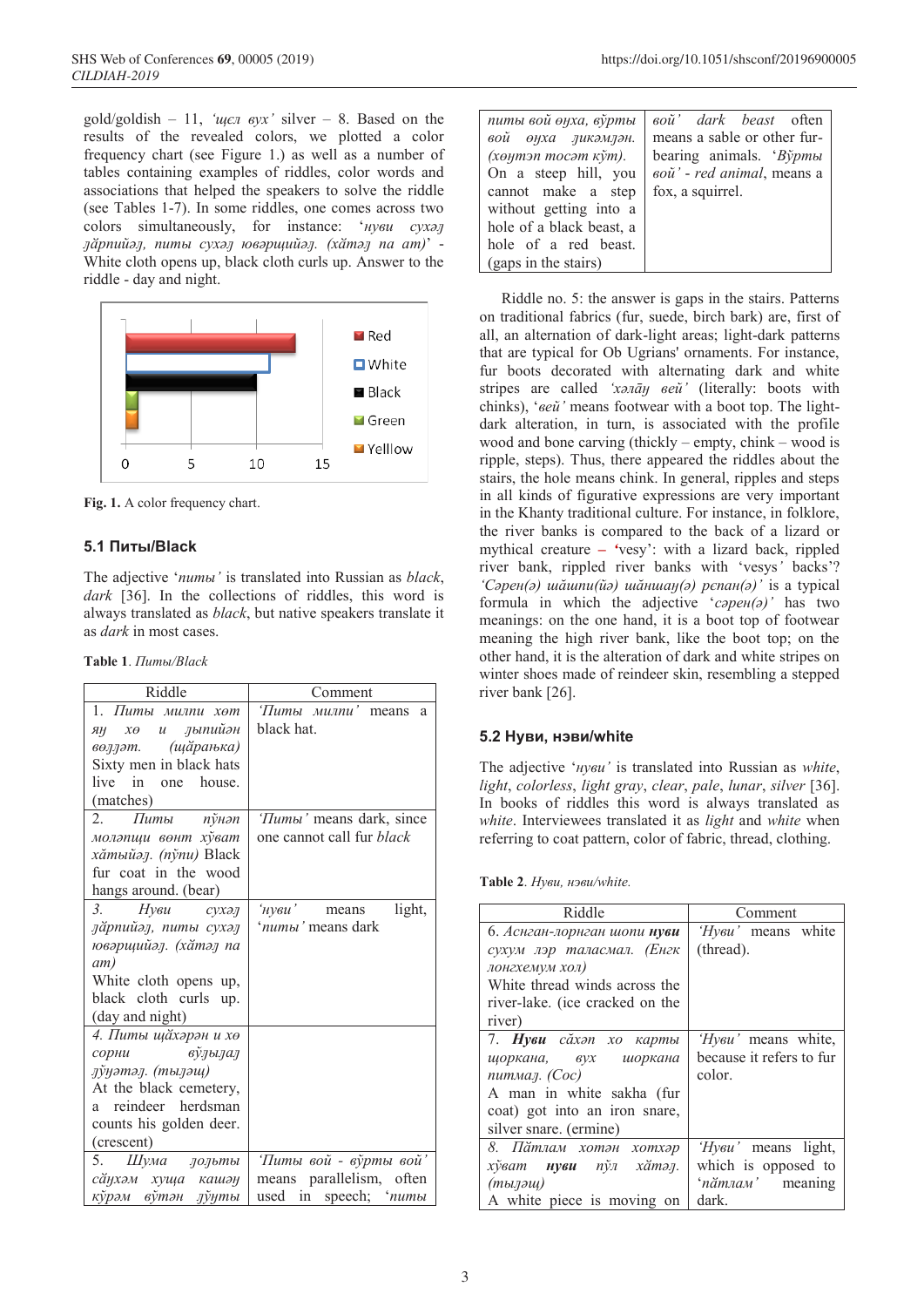| the floor of a dark house.<br>(crescent)                                                                                                                         |                                                                                                   |
|------------------------------------------------------------------------------------------------------------------------------------------------------------------|---------------------------------------------------------------------------------------------------|
| 9. Пасэр вахи, нэви вахи ляль<br>ях әй лапәтат өпәтлат<br>ратықәмтәлат. (кунчәт)<br>Bronze-faced, silver-faced<br>warriors cut their hair every<br>week. (nails) | In this case, the<br>phrase ' $H$ <sup>36</sup> $u$ $\delta \chi u$ ' is<br>translated as silver. |

## **5.3 Вўрты/Red**

The adjective '*вўрты'* is translated into Russian as *red, ginger, rosy* [36]. In most cases, it is translated into Russian as *red*. In two examples, a combination of '*питы вўрты'* (literally, *dark red*) is used, which translates as *dark red* in one case, in the other – *burgundy*. In two examples, a combination of '*вўрты вўщԓəәм'* is used (literally, *reddish yellow*), which is translated into Russian as *red-and-yellow* in one case, in the other as *scarlet*. In one example, '*вўрты'* translates as *ginger* when the riddle means a fox.

**Table 3.** *Вўрты/Red.*

| Riddle                                 | Comment                                      |
|----------------------------------------|----------------------------------------------|
| 10. Сер вөнт, мур                      | If a<br>woman<br>or man                      |
| <i><b>Jyunay</b></i><br>вөнт сўнән     | wearing a red kerchief/hat                   |
| пăлат <b>вўрты</b> милпи               | is sitting in the middle of                  |
| икилєнки<br>аŭ<br>$J$ ОЛь.             | the forest, then it is a                     |
| (туләх)                                | mushroom; if a woman                         |
| In the heart of the                    | wearing a red (reddish                       |
| forest, there is a small               | yellow) kerchief is sitting                  |
| man as tall as a finger                | in the middle of a swamp,                    |
| wearing a red hat. (a                  | then it is a cloudberry.                     |
| mushroom)                              | This association<br>is                       |
| 11. Нёрум кўтупн                       | transmitted through the                      |
| вўрты ухшаман ими                      | color itself, though they do                 |
| омасл (мөрәх)<br>A                     | not describe cloudberry as                   |
| woman with<br>a<br>red                 | red or yellow in the                         |
| kerchief is sitting in the             | Khanty language, but it is                   |
| middle of the swamp.                   | ' <i>щ</i> эна' $x$ – unripe, raw and        |
| (a cloudberry)                         | ' <i>nynan'</i> – ripe, literally,           |
|                                        | molten.                                      |
| 12. Вөнт лыпийән                       | The respondents failed to                    |
| <b>вўрты</b> ухшамәң<br>$H\mathcal{E}$ | solve this riddle, as it is                  |
| лољ. (хоп йўх)                         | uncommon for a tree to be                    |
| A woman with a red                     | referred to with color;                      |
| kerchief is standing in                | perhaps, it is<br>loan<br>a                  |
| the forest. (an aspen)                 | translation from Russian;                    |
|                                        | this riddle may be asked                     |
|                                        | about mushrooms,<br>as                       |
|                                        | respondents do<br>not                        |
|                                        | associate red with such                      |
|                                        | berries as raspberry or rose                 |
|                                        | hip.                                         |
| 13. Йўх сам хўват                      | 'Bypm <sub>bl</sub> ' literally means        |
| вўрты вухсар хөхәл.                    | red although it is translated                |
| (щухал тўт)                            | into Russian as ginger,                      |
| A red fox is running                   | because a fox is supposed                    |
| along the tree pith. (a                | to be red in the Russian                     |
| burning fireplace)                     | lingual culture.<br>In this case, 'eypmu' is |
| 14. Xyuanăy<br><i>ŭγx</i>              |                                              |

| хўват вурты вухсар        | translated as<br>red (fox),<br>where red color |
|---------------------------|------------------------------------------------|
| (uyxan<br>нух хөнхэл.     | is                                             |
| mym)                      | associated with fire<br>and                    |
| Up the hollow tree, a     | burning.                                       |
| red fox is running. (fire |                                                |
| in the hearth).           |                                                |
| 15. Сер вөнт,<br>MVD      | 'Вўрты '- red, 'вўщләм'-                       |
| вөнт сўнән <b>вўрты</b>   | yellow; it turns out that a                    |
| вўщләм ухшам пунәм        | compound adjective                             |
| ими омәсәл. (мөрәх)       | 'вўрты вўщлэм'                                 |
| In the heart of the       | reddish-yellow<br><sub>is</sub>                |
| forest.<br>woman<br>a     | translated in different ways                   |
| wearing a red and         | in various collections<br>of                   |
| yellow kerchief is        | Khanty riddles: in one                         |
| sitting. (a cloudberry)   | case, as red-and-yellow                        |
|                           | color, in another - scarlet                    |
|                           | (referring<br>color<br>to                      |
|                           | cloudberry in both cases).                     |
| 16. Ёхәм кўтәпән нуви     | 'Питы вўрты' literally                         |
| порхайән, <b>питы</b>     | translates as dark red, and                    |
|                           |                                                |
| <b>вўрты</b> тўшэн<br>ики | the Khanty-Russian                             |
| лољ. (сўмәт вөш) In       | dictionary defines it as                       |
| the midst of the pine     | burgundy [36]. One of the                      |
| forest, a man with a      | interviewees said that                         |
| beard wearing a dark      | "they say 'numbiuak                            |
| red reindeer<br>skin      | вурты' referring to dark                       |
| overcoat is standing.     | red, where 'numbiuak'                          |
| (birch fungus)            | means slightly dark,<br>in                     |
|                           | songs it is abbreviated to                     |
|                           | 'numuak' or 'numuan'.                          |
|                           | Interviewees<br>failed to                      |
|                           | solve this riddle, as they                     |
|                           | had associations with fly                      |
|                           | agaric (white with<br>red                      |
|                           | moss with                                      |
|                           | spots), white<br>red berries growing on it;    |
|                           | commented<br>they<br>that                      |
|                           | 'there is no birch in the                      |

### **5.4 Вусты/blue and green**

In the Khanty language, just one word is used to denote *blue* and *green* colors, it is '*вусты'*.

**Table 4.** *Вусты/blue and green.*

| Riddle             | Comment                         |
|--------------------|---------------------------------|
| 17. Вусты пасты    | When speaking about the         |
| ëш<br>йирән үт     | grass, they use 'eycmu', for    |
| эвәтәл, күр        | instance, 'вусты турн' means    |
| ваньщл. (Пєслы).   | green grass. Speaking of trees, |
| A green thing with | they usually do not refer to    |
| sharp edges cuts a | colors but shapes, e.g., a      |
| hand and leg. (a   | straight tree, a crooked tree,  |
| sedge)             | though there is an expression   |
|                    | 'numbl вонт' for dark forest.   |
|                    | This riddle was solved with the |
|                    | help of the color term (green,  |
|                    | color of grass) and quality of  |
|                    | grass -cutting.                 |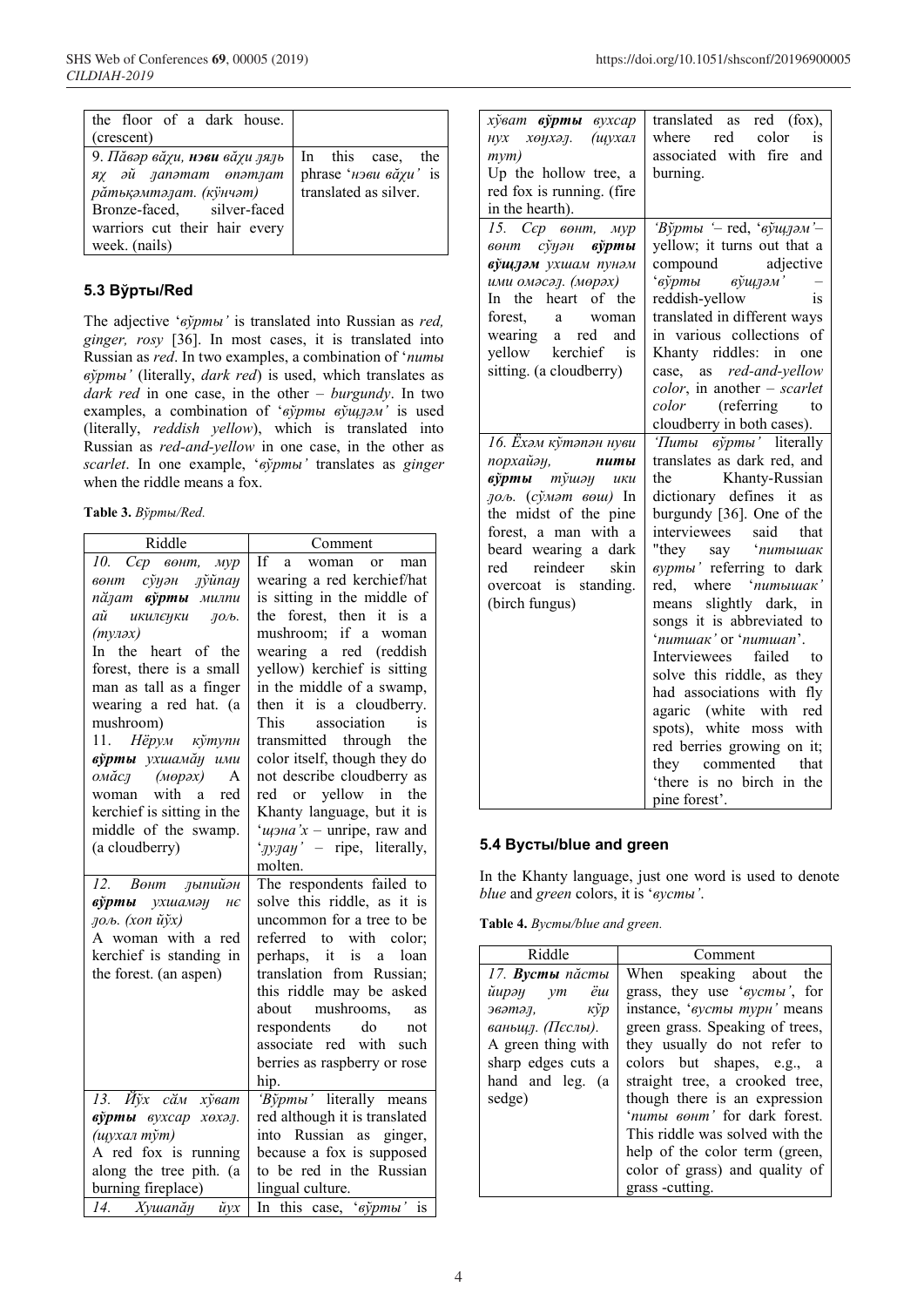In the folklore, the expressions are typical: 'Byp<sub>H</sub>a(йә) нюлы хăншаң(ә) вәнтєв(ә), Byp<sub>H</sub>a(йә) *нюԓы(йǝ) эԓяӈ(ǝ) вǝнтєв(ǝ)'.* T.A. Moldanova says that *'our forest is motley like a crow's beak'*, which reproduces an image of the Urals foothill with boulders covered with lichen, and is compared to a crow's beak, which is framed by a fluff, and at the same time with the dark grey color of the bird [26]. Speaking of the river, they do not refer to colors either; there is an established folklore epithet '*ювра йиӈкпи'*, that may be translated into Russian as *with winding waters*, but there are expressions '*нуви йиӈкуп'* – light water, '*вўрты йиӈкуп'* in folk texts – literally, red water, i.e., blood-red water. In some cases, the informants believe that the water is red, as it flows from the swamps (that is, saturated with iron, swamp ore i.e. limonite).

### **5.5 Вўщԓэм/Yellow**

The adjective '*вўщԓэм'* is translated as *yellow* [36].

**Table 5.** *Вўщԓэм/Yellow.*

| Riddle                          | Comment                                                       |
|---------------------------------|---------------------------------------------------------------|
| 18. Сер вөнт, мур               | 'сўмәт лыпәт хойса' –                                         |
| вөнт сўнэн в <b>ўшлэм</b>       | literally, birch leaves                                       |
| нөйәп хө лољ. (сўмәт            | slightly touched by frost,                                    |
| лыпәт хойса)                    | therefore, yellow.                                            |
| In the heart of the             | The riddle was solved by                                      |
| forest, a man in yellow         | $color (yellow) - birch in$                                   |
| woolen clothes<br><sup>is</sup> | autumn is yellow. The                                         |
| standing. (yellow birch         | yellow color is also found                                    |
| leaves)                         | in folklore texts to describe                                 |
|                                 | the forest: ' $\epsilon y u_{\ell} y w(\epsilon)$             |
|                                 | нәйи(йә) хәлаң(ә) ям                                          |
|                                 | $m\epsilon J(\mathfrak{d})$ '. ' $Myn(\tilde{u}\mathfrak{d})$ |
|                                 | йувант(ә)лумел(ә)                                             |
|                                 | $uu\mu(\tilde{u}\partial)?$ [26].                             |

#### **5.6 Сорни, сорнеӈ**

The adjective '*сорни (сорнеӈ)'* is translated as *golden* [36]. The golden color is at the top of the color hierarchy related to the spiritual world, as it symbolizes the highest sacredness and value. It characterizes the characters of the divine pantheon and their zoomorphic incarnations. Speaking about variation in the use of words '*сорни'* and '*сорнеӈ'* some informants noted that '*сорни'* is used when value or the highest status is meant, for example: '*Сорни Торум'* (literally – gold Torum), '*Сорни най'* (literally – gold goddess), that is, he (she) himself (herself) is gold, absolute value, one cannot say '*сорнеӈ Торум'* or '*сорнеӈ най'*, but they say '*сорнеӈ ǝӈг*' golden girl, '*сорнең ләйт*' - golden ring. In most examples, '*сорни (сорнеӈ)'* is translated as *gold*, and in one case as *divine*.

**Table 6.** *Сорни, сорнеӈ.*

| Riddle | Comment                                                                                                                   |
|--------|---------------------------------------------------------------------------------------------------------------------------|
|        | 19. Сорни хăншап   'хăншап' means motley,<br>$\tilde{u}$ инк алты $\tilde{u}$ ухан multicolor, so ' <i>сорни</i> ' cannot |

| ac<br>шөпи<br>шөпи,<br>мєнтәм. (нўл йўх) А | be translated as <i>golden</i> but<br>valued, divine. |
|--------------------------------------------|-------------------------------------------------------|
| yoke with<br>gold                          | The riddle is solved by the                           |
| patterns is laid down                      | shape (yoke) and place                                |
| across rivers<br>(a                        | (across the river).                                   |
| rainbow).                                  |                                                       |
| 20. Лапат йитпи                            |                                                       |
|                                            |                                                       |
| сорненг сув торма                          | 'Сорненг 'means valuable,                             |
| лосьла, торма ан                           | sacred staff, i.e. it is<br>not                       |
| Ha<br>лэпл<br>иллы                         | associated<br>with color,<br>but                      |
| менлал, кусы лак                           | with shape: a bent<br>sacred                          |
| иты. (нул юх) If one                       | staff.                                                |
| puts a seven-color                         |                                                       |
| trochee<br>golden                          |                                                       |
| vertically, then there                     |                                                       |
| is not enough space                        |                                                       |
| in the sky, and it will                    |                                                       |
| bend like an arc. (a                       |                                                       |
| rainbow)                                   |                                                       |
| Торум<br>21.<br>кимл                       |                                                       |
| сорненг вух тунты                          |                                                       |
| йош. $(xoc_{b,l}) -$                       |                                                       |
| At the edge of the                         |                                                       |
| sky, there is a golden                     |                                                       |
| birch<br><b>bark</b><br>road.              |                                                       |
| (horizon.)                                 |                                                       |
| 22. Семн ан ныты                           | "Сорнен" means valuable,                              |
| вән лор кимйл сэй                          | divine; the crane<br>is<br>the                        |
| панăт<br>сорнен                            | incarnation of a god.                                 |
| пєрнайт.                                   |                                                       |
| There are<br>golden                        |                                                       |
| crosses on the sandy                       |                                                       |
| stretch of the vast                        |                                                       |
| lake. (footprints of a                     |                                                       |
| crane)                                     |                                                       |
| 23. Юхан хонэнэн                           | The<br>riddle<br>uses<br>the                          |
| сорнен<br>сєукєп                           | expression 'сорнен сенкеп' -                          |
| $(n\tilde{y}nu$<br>ларийәл.                | golden rattle. Here the word                          |
| nyxue). A golden                           | golden means the highest                              |
| rattle is rolling along                    | value, divinity.                                      |
| the river bank. (a                         |                                                       |
| bear.)                                     |                                                       |

Riddle no. 23 (about the bear) is closely related to a mythological motif, according to which the supreme god Torum sends Pelym God son, whom the former affectionately calls: 'Майшак(ә) *луват(ә) сорни(йә) пухем(əә), Мӑшак(əә) ԓуват(əә) сорни(йəә) похлєм(əә)'* fist-sized golden son, fist-sized golden clew. This "golden clew" is called in other tender words: '*сорни(йəә) кўвал(əә)*' – "golden bell", '*сорни(йəә) путал(əә)*' – "golden clod", '*сорнеӈ(əә) єԓпи(йəә) айԓа(йəә) пушах(əә)'* – *"*little nestling looking like gold", '*мӑшак(əә) ԓуват(əә) айԓа(йəә) щущи(йəә)'- "*fist-sized little baby" [26].

#### **5.7 Щєл вух (єԓəәп)**

The phrase '*щєл вух'*, or just '*щєл'* and '*вух'* are translated into Russian as *silver*. According to the Khanty-Russian dictionary '*щєл вух'* means a silver coin, '*вух'* – money, silver. In the dictionary, the expression is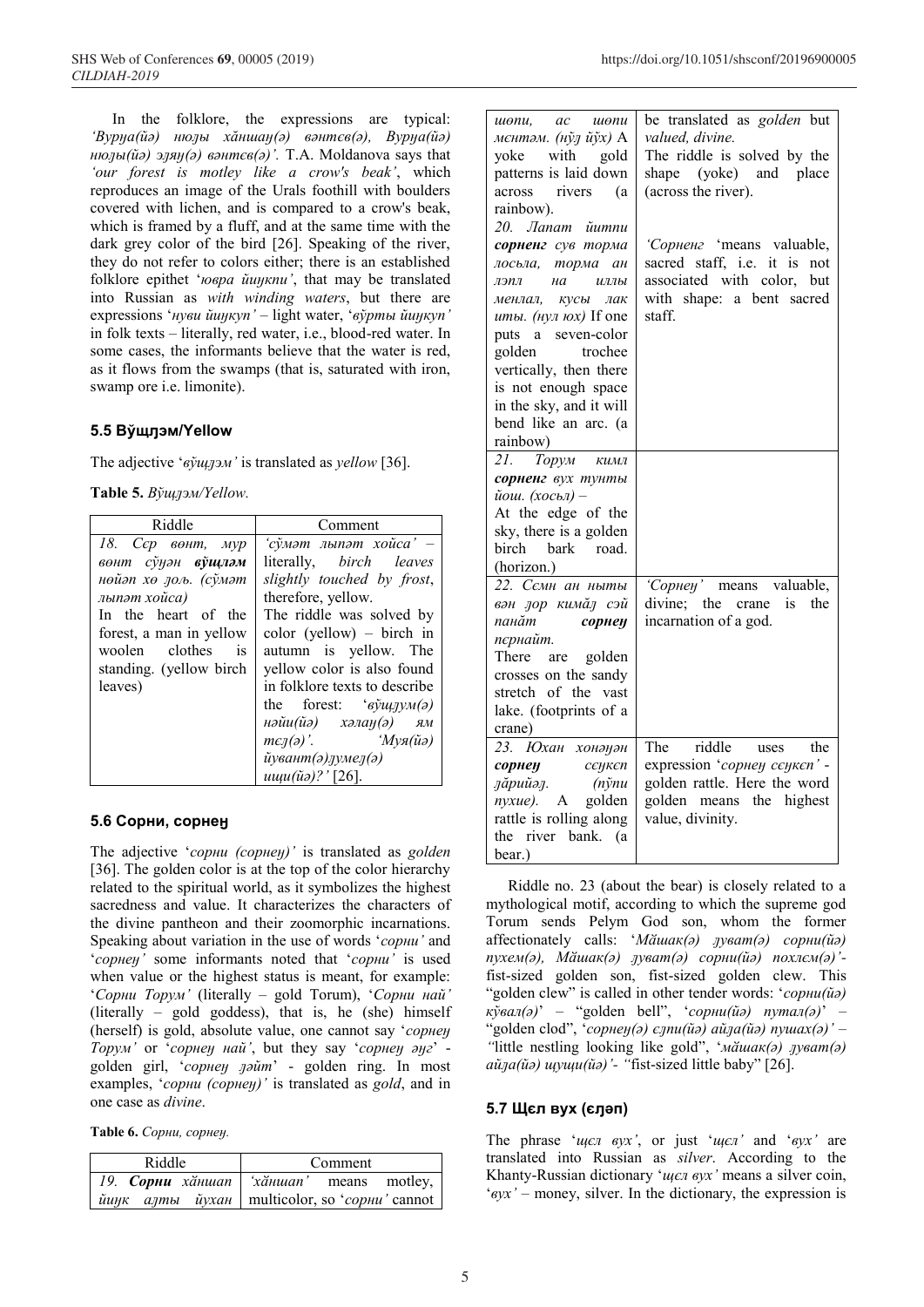translated as *silver* '*щєл вух єләп*', but it is not used in the riddles [36]. The informants translated it as *with a silver surface*. Informants report that '*щєл вух'*  translates literally as *liquid money*. It is supposed that the word '*вух (вах)'* used to denote metal meaning *value*. In the riddles, there is a comparison to silver (window, icicles, moonlight rays).

**Table 7.** *Щєл вух (єԓəәп).*

| Riddle                      | Comment                                  |
|-----------------------------|------------------------------------------|
| 24. Ишни илпи щел вух.      | 'Щєл вух' means liquid                   |
| Silver coin is hanging in   | money, this is how silver                |
| front of the window. (an    | is described.                            |
| <i>icicle</i> )             |                                          |
| 25. Хот пўнэл щел вух       | ' <i>щел syx</i> ' means shiny,          |
| тахты. (ишни)               | 'тăхты'<br>means                         |
| There is silver deerskin    | deerskin.                                |
| on the house wall. (a       |                                          |
| window)                     |                                          |
| 26. Патлам хот сўнән        | 'Byx' means iron, and an                 |
| карты лөйтән не, вух        | addition of ' $\mu \epsilon \pi$ ' makes |
| лөйтән нє ёнтәсәл.          | it silver.                               |
| (Тыләщ, ёщ, хăтәл ёш)       |                                          |
| A woman with iron,          |                                          |
| silver rings is sewing in a |                                          |
| dark corner of the house.   |                                          |
| (moon and sun rays)         |                                          |

# **6. Conclusion**

The main findings of the study include the following:

1. The concept of color linguistics as an independent scientific paradigm in modern linguistics is acquiring more and more distinct features. A circle of scientists has been formed who regularly discuss the problems of color names in various aspects and directions, a sufficient amount of scientific literature has been accumulated on the description of color in various languages, there is constant discussion of these problems at relevant scientific events.

2. The considered linguocultural characteristics of color terms and color perception confirm that in the Khanty riddles there are more color terms that go beyond the 3 basic colors. The secondary nomination of the mentioned units has such a developed structure that it cannot be covered by the framework of one research work. Reconsideration of meanings in the cognitive process proceeds in accordance with the associative nature of human thinking and the logical form of functional transfer of names according to similarity of external or internal features, namely color (the mushroom and berry are red), color and shape (golden, valuable means divine rainbow i.e. yoke), as well as color and place (red man in the forest, red woman in the swamp).

3. In the future, a study of lexical properties of color terms seems appropriate to be conducted in the framework of the activity approach to the language, including a study of the location of color vocabulary in cognitive processes and the role of color terms in shaping the linguistic worldview in adults and children.

4. Interlanguage (Russian – Khanty) comparison of the content aspect of the words for color terms shows universality (*red hat, man* means *mushroom*) of many processes in the studied languages alongside with a different degree of their actualization and an unequal set of lexical color units, which is primarily due to ethnic, social and cultural factors ('*rainbow'* means golden - *'a golden staff*' is put in the sky).

5. The Khanty language has its own ethnically preferred colors, possessing the quality of dominance and ethnic priority, which serve to convey ethnic feelings when it comes to things most sacred for a person/people, i.e. idealization takes place in color, for example, a bear is a golden rattle (sacred animal), golden crosses mean crane footprints (a crane is the incarnation of a god). The present study is an attempt at developing a hypothesis that certain color terms are extremely important for this ethnic group; in the Khanty culture, it is *gold* meaning *valuable*, *sacred*.

Thus, the conducted study shows that color terms are complex lexical units of language and speech, whose meanings are determined to a large extent by the historical and cultural experience of certain linguistic groups.

## **References**

- 1. M. Uusküla, D. Bimler, *Progress in color studies* (Amsterdam: Benjamins, 223-241, 2016)
- 2. R. MacLaury, Current Anthropology, 137- 186 (1992)
- 3. E.V. Voevoda, Color perception and associative fields, Scientific Bulletin of VGASU, 2, 113-123 (2012)
- 4. G. Paulsen, M. Uusküla, J. Brindle, *Color Language and Color Categorization* (Cambridge Scholar Publishing, 2016)
- 5. L. B. Barratt, M. Kontra, International Journal of Lexicography, **9**, **2**, 102-117 (1996)
- 6. Yu.D. Apresyan, *Lexical semantic* (Moscow, 1974)
- 7. A.P. Vasilevich, *The study of vocabulary in the psycholinguistic experiment* (Moscow, Science, 1987)
- 8. V.I. Shakhovsky, Voprosy Yazykoznaniya, **6**, 97- 111, (1984)
- 9. V.N. Solovar, S.D. Morokko, *Khanty riddles*  (Khanty-Mansiysk, N.I.K. Publ., 1997)
- 10. B. Berlin, P. Kay, *Basic color terms: their universality and evolution* (Los Angeles: University of California Press, 1969)
- 11. P. Kay, B. Berlin; L. Maffi, W.R. Merrifield, R.S. Cook, *The world color survey* (Stanford, Calif: CSLI Publications, 2009)
- 12. T. Regier, P. Kay, and N. Khetarpal, Language **85**, **4**, 884-892, (2009)
- 13. R.E. MacLaury, *Color and cognition in Mesoamerica. Constructing Categories as Vantages* (University of Texas Press, Austin, 1997)
- 14. R. Jackendoff, *Meaning and the lexicon. The parallel architecture 1975–2010* (Oxford: Oxford University Press, 2010)